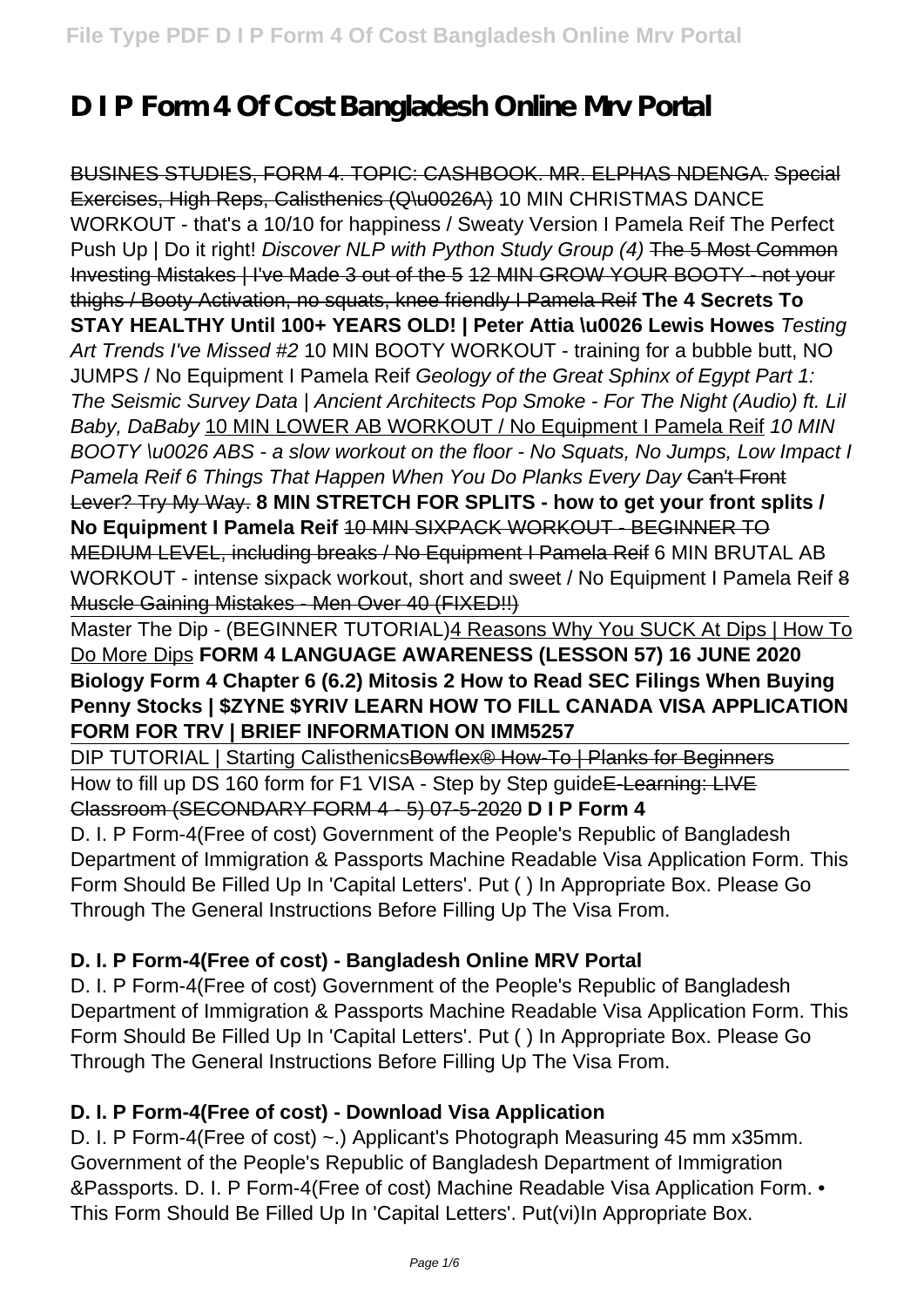## **D. I. P Form-4(Free of cost) ~.) - bddhc-karachi.org**

Form 4 is required to be filed by a company or the individual at the company when there is a change in the holdings of company insiders. Form 4 must be filed with the SEC within two days of the...

#### **SEC Form 4 Definition - Investopedia**

Form 4 is a United States SEC filing that relates to insider trading. Every director, officer and owner of more than 10% of a class of equity securities registered under Section 12 of the Securities Exchange Act of 1934 must file with the United States Securities and Exchange Commission a statement of ownership regarding such security.

## **Form 4 - Wikipedia**

of Form 4 and attach a list of the names and addresses of each other reporting person. Joint and group filings must include all required information for each beneficial owner, and such filings must be signed by each beneficial

## **FORM 4 - SEC**

withholding on Form W?4 or Form W?4P. Note: Social security and railroad retirement payments may be includible in income. See Form W?4V, Voluntary Withholding Request, for information on voluntary withholding from these payments. Withholding From Pensions and Annuities. Generally, federal income tax withholding applies to the taxable

#### **2021 Form W-4P**

Form 941 (Schedule D) Report of Discrepancies Caused by Acquisitions, Statutory Mergers, or Consolidations Form 941 (Schedule R) Allocation Schedule for Aggregate Form 941 Filers Form 941-X, Adjusted Employer's QUARTERLY Federal Tax Return or Claim for Refund

#### **Employment Tax Forms | Internal Revenue Service**

For procuring required visa to visit Bangladesh, one has to fill in the MRV/NVR application form online and make payment at least 05 working days ahead of submission of passport and other relevant documents at the Embassy. Please apply online at visa.gov.bd to complete your online MRV (including NVR) application form.

## **Online Application Form for MRV (Machine Readable Visa ...**

dd form 4, may 2020 ENLISTMENT/REENLISTMENT DOCUMENT - ARMED FORCES OF THE UNITED STATES (Read Privacy Act Statement and Instructions on back before completing this form.)

## **ENLISTMENT/REENLISTMENT DOCUMENT - ARMED FORCES OF THE ...**

DD FORM 4/1, OCT 2007PREVIOUS EDITION IS OBSOLETE. of which years and weeks is considered an Active Duty Obligation, and enlistment, I must serve a total of eight (8) years, unless I am sooner discharged or otherwise extended by the appropriate authority. This eight year service requirement is called the Military Service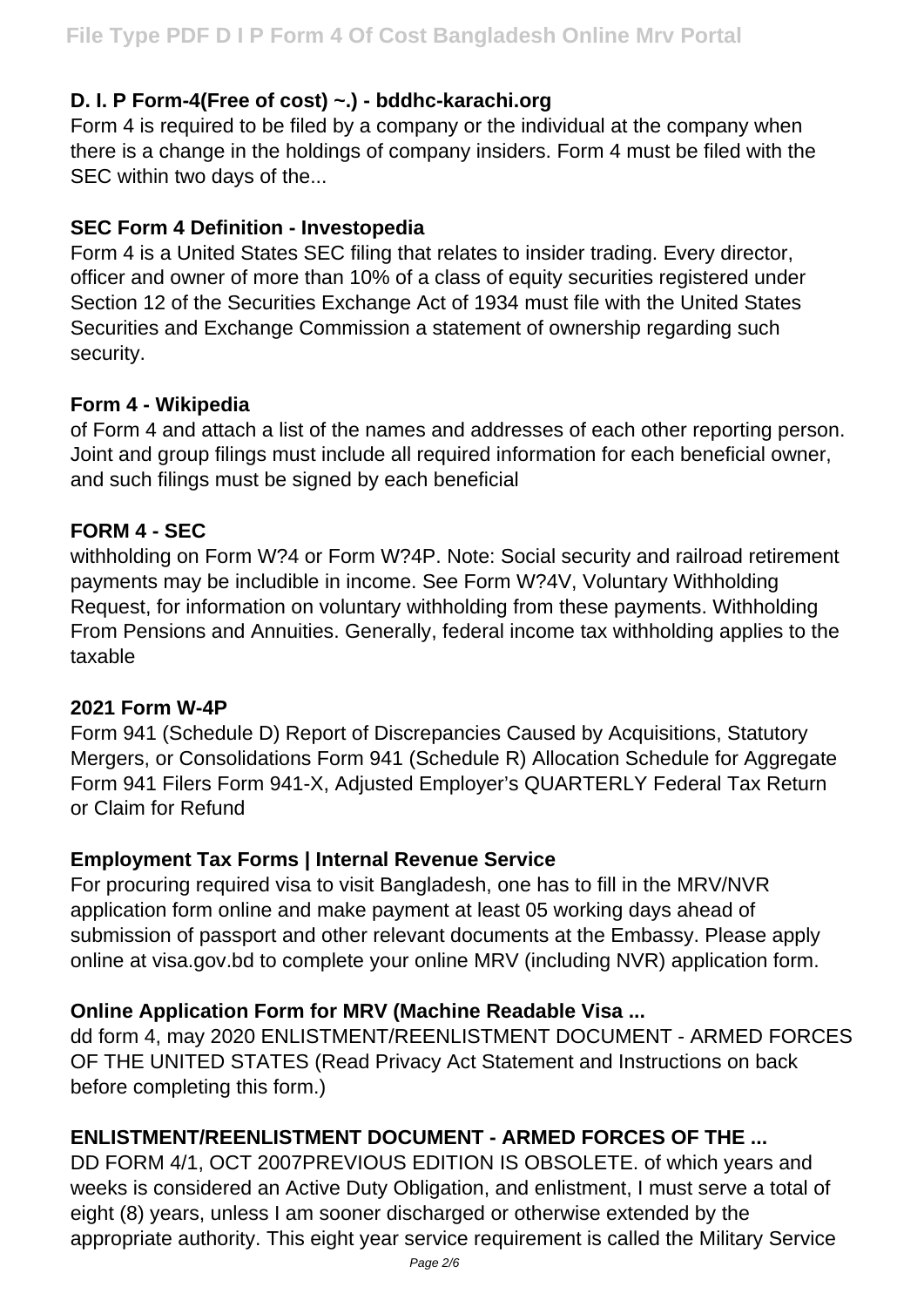Obligation.

# **ENLISTMENT/REENLISTMENT DOCUMENT ARMED FORCES OF THE ...**

The security accreditation level of this site is UNCLASSIFIED and below. Do not process, store, or transmit any Personally Identifiable Information (PII), UNCLASSIFIED/FOUO or CLASSIFIED information on this system.

#### **HRC Homepage**

Most of the information on Form 4 is self-explanatory. The form includes spaces for the reporting person's name and address, the company name and ticker, the date of the transaction, and the...

# **Form 4: What You Need to Know | The Motley Fool**

Signing the Completed Form 4. Each copy of the completed Form 4 should be signed in the following places: On the top of Page 3 sign your name and add "as trustee" at the end. Only sign on Page 3 Box 23 if you are paying with a credit card. Important: The ATF requires all signatures to be in either blue or black ink. Turning to the Form 23

## **The complete guide to the new Form 4 - The Law Office of ...**

CJA eVoucher Attorney Agreement Form: PDF : CJA eVoucher Expert Agreement Form: PDF : FRAP forms : Form 1 Notice of appeal from District Court: PDF : Form 2 Notice of appeal from Tax Court: PDF : Form 3 Petition for review of agency order: PDF : Form 4 Affidavit with motion to proceed in forma pauperis: PDF : Form 5 Notice of appeal from ...

## **Forms and Instructions**

PURPOSE: This certi? cate, DE 4, is for California Personal Income Tax (PIT) withholdingpurposes only. The DE 4 is used to compute the amount of taxes to be withheld from your wages, by your employer, to accurately re? ect your state tax withholding obligation.

## **Employee's withholding allowance certificate (DE 4)**

Every new employee who resides in DC and is required to have DC taxes withheld, must fill out Form D-4 and file it with his/her employer. If you are not liable for DC taxes because you are a nonresident you must file Form D-4A. Certificate of Nonresidence in the District of Columbia, with your employer. When should you file?

## **D-4 Employee Withholding Allowance Worksheet**

(c) Item 17 of this Form, if the company being acquired does not meet the requirements for use of Form F-3, or if this alternative is otherwise elected. (d) If the company to be acquired is a U.S. company, the registrant shall present information about such other company pursuant to Instructions C and F of Form S-4 (§239.25 of this chapter). 2.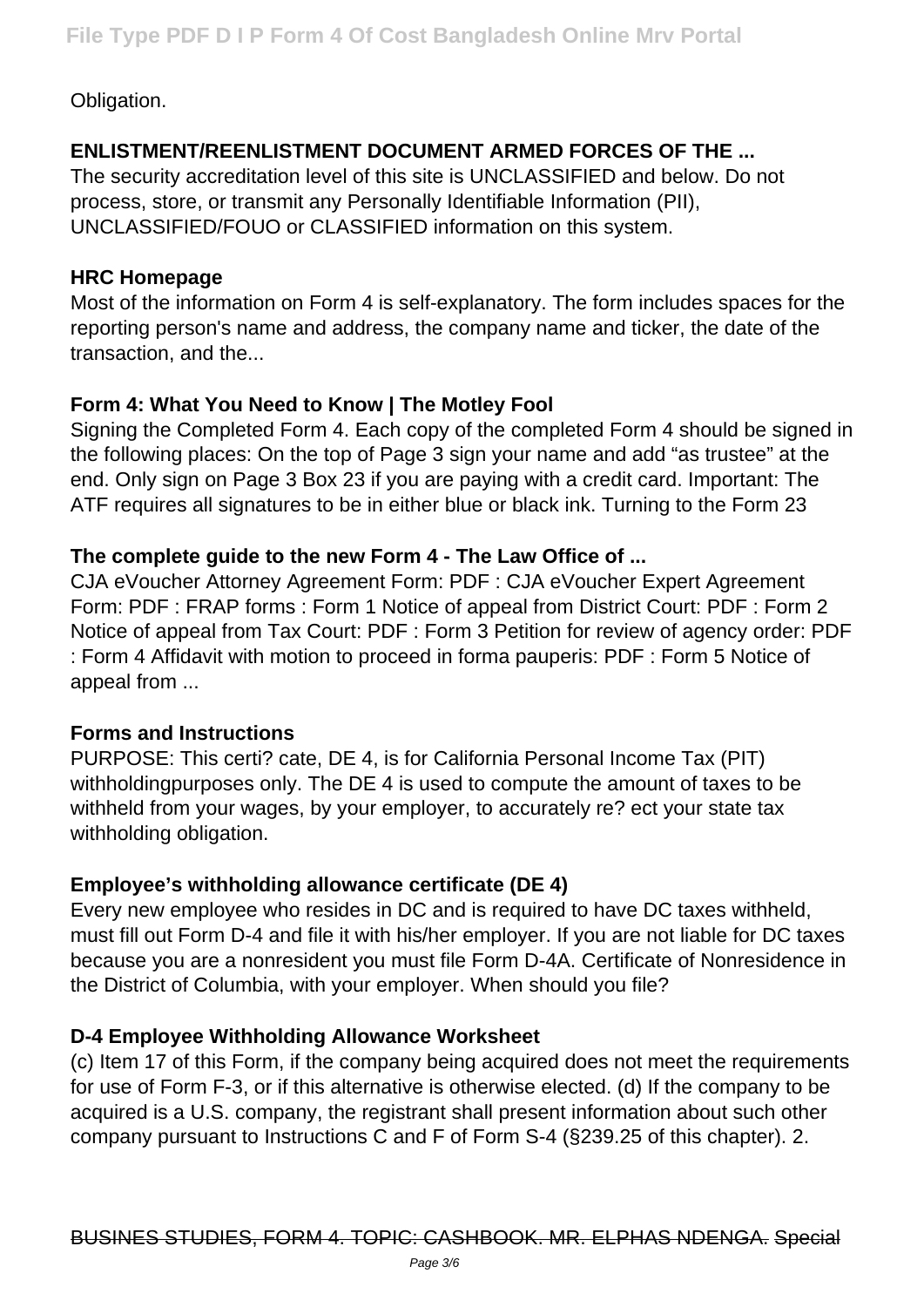Exercises, High Reps, Calisthenics (Q\u0026A) 10 MIN CHRISTMAS DANCE WORKOUT - that's a 10/10 for happiness / Sweaty Version I Pamela Reif The Perfect Push Up | Do it right! Discover NLP with Python Study Group (4) The 5 Most Common Investing Mistakes | I've Made 3 out of the 5 12 MIN GROW YOUR BOOTY - not your thighs / Booty Activation, no squats, knee friendly I Pamela Reif **The 4 Secrets To STAY HEALTHY Until 100+ YEARS OLD! | Peter Attia \u0026 Lewis Howes** Testing Art Trends I've Missed #2 10 MIN BOOTY WORKOUT - training for a bubble butt, NO JUMPS / No Equipment I Pamela Reif Geology of the Great Sphinx of Egypt Part 1: The Seismic Survey Data | Ancient Architects Pop Smoke - For The Night (Audio) ft. Lil Baby, DaBaby 10 MIN LOWER AB WORKOUT / No Equipment I Pamela Reif 10 MIN BOOTY \u0026 ABS - a slow workout on the floor - No Squats, No Jumps, Low Impact I Pamela Reif 6 Things That Happen When You Do Planks Every Day Can't Front Lever? Try My Way. **8 MIN STRETCH FOR SPLITS - how to get your front splits / No Equipment I Pamela Reif** 10 MIN SIXPACK WORKOUT - BEGINNER TO MEDIUM LEVEL, including breaks / No Equipment I Pamela Reif 6 MIN BRUTAL AB WORKOUT - intense sixpack workout, short and sweet / No Equipment I Pamela Reif 8 Muscle Gaining Mistakes - Men Over 40 (FIXED!!)

Master The Dip - (BEGINNER TUTORIAL) 4 Reasons Why You SUCK At Dips | How To Do More Dips **FORM 4 LANGUAGE AWARENESS (LESSON 57) 16 JUNE 2020 Biology Form 4 Chapter 6 (6.2) Mitosis 2 How to Read SEC Filings When Buying Penny Stocks | \$ZYNE \$YRIV LEARN HOW TO FILL CANADA VISA APPLICATION FORM FOR TRV | BRIEF INFORMATION ON IMM5257**

DIP TUTORIAL | Starting CalisthenicsBowflex<sup>®</sup> How-To | Planks for Beginners How to fill up DS 160 form for F1 VISA - Step by Step quide E-Learning: LIVE Classroom (SECONDARY FORM 4 - 5) 07-5-2020 **D I P Form 4**

D. I. P Form-4(Free of cost) Government of the People's Republic of Bangladesh Department of Immigration & Passports Machine Readable Visa Application Form. This Form Should Be Filled Up In 'Capital Letters'. Put ( ) In Appropriate Box. Please Go Through The General Instructions Before Filling Up The Visa From.

## **D. I. P Form-4(Free of cost) - Bangladesh Online MRV Portal**

D. I. P Form-4(Free of cost) Government of the People's Republic of Bangladesh Department of Immigration & Passports Machine Readable Visa Application Form. This Form Should Be Filled Up In 'Capital Letters'. Put ( ) In Appropriate Box. Please Go Through The General Instructions Before Filling Up The Visa From.

## **D. I. P Form-4(Free of cost) - Download Visa Application**

D. I. P Form-4(Free of cost) ~.) Applicant's Photograph Measuring 45 mm x35mm. Government of the People's Republic of Bangladesh Department of Immigration &Passports. D. I. P Form-4(Free of cost) Machine Readable Visa Application Form. • This Form Should Be Filled Up In 'Capital Letters'. Put(vi)In Appropriate Box.

## **D. I. P Form-4(Free of cost) ~.) - bddhc-karachi.org**

Form 4 is required to be filed by a company or the individual at the company when there is a change in the holdings of company insiders. Form 4 must be filed with the SEC within two days of the...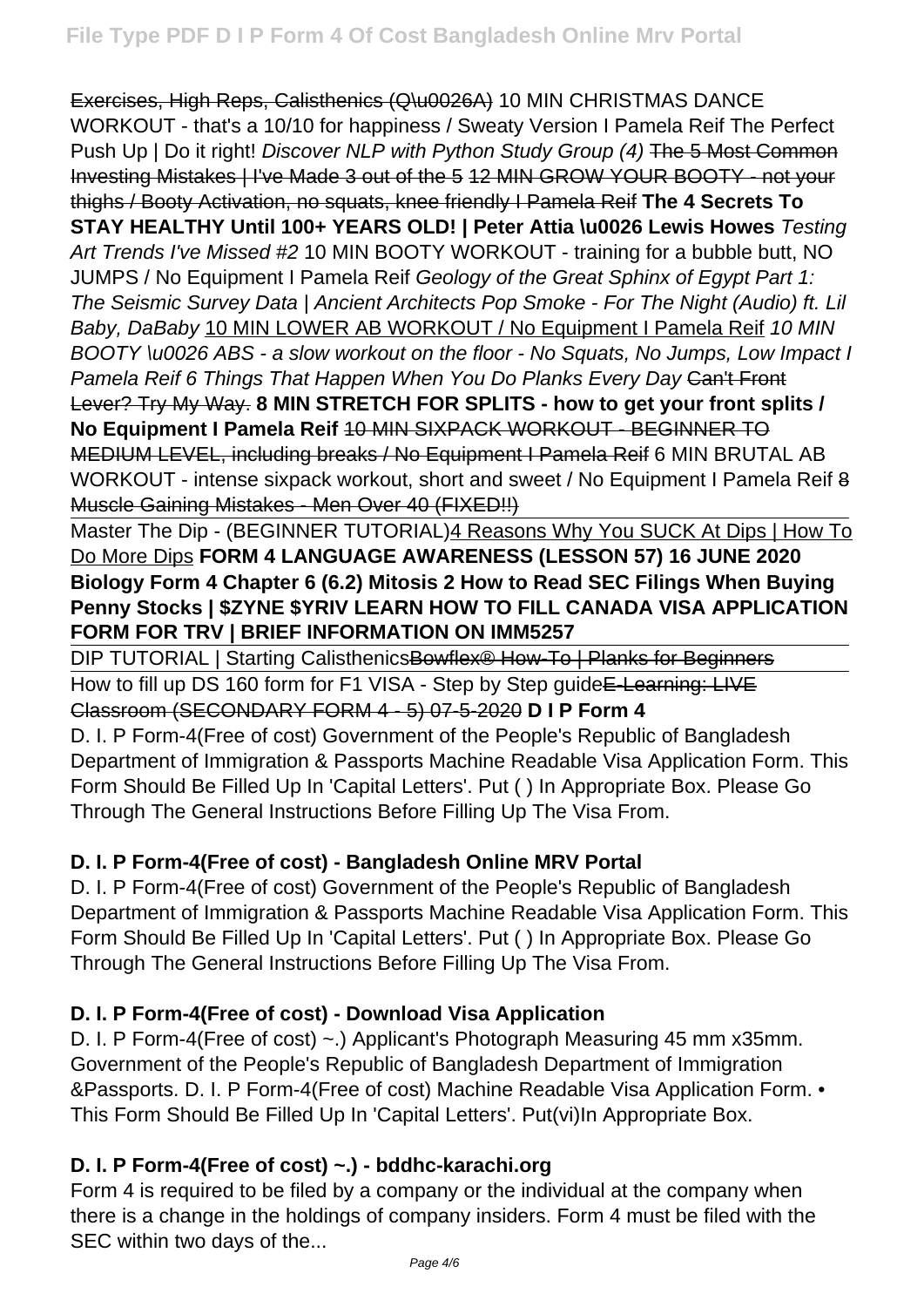#### **SEC Form 4 Definition - Investopedia**

Form 4 is a United States SEC filing that relates to insider trading. Every director, officer and owner of more than 10% of a class of equity securities registered under Section 12 of the Securities Exchange Act of 1934 must file with the United States Securities and Exchange Commission a statement of ownership regarding such security.

#### **Form 4 - Wikipedia**

of Form 4 and attach a list of the names and addresses of each other reporting person. Joint and group filings must include all required information for each beneficial owner, and such filings must be signed by each beneficial

#### **FORM 4 - SEC**

withholding on Form W?4 or Form W?4P. Note: Social security and railroad retirement payments may be includible in income. See Form W?4V, Voluntary Withholding Request, for information on voluntary withholding from these payments. Withholding From Pensions and Annuities. Generally, federal income tax withholding applies to the taxable

#### **2021 Form W-4P**

Form 941 (Schedule D) Report of Discrepancies Caused by Acquisitions, Statutory Mergers, or Consolidations Form 941 (Schedule R) Allocation Schedule for Aggregate Form 941 Filers Form 941-X, Adjusted Employer's QUARTERLY Federal Tax Return or Claim for Refund

#### **Employment Tax Forms | Internal Revenue Service**

For procuring required visa to visit Bangladesh, one has to fill in the MRV/NVR application form online and make payment at least 05 working days ahead of submission of passport and other relevant documents at the Embassy. Please apply online at visa.gov.bd to complete your online MRV (including NVR) application form.

#### **Online Application Form for MRV (Machine Readable Visa ...**

dd form 4, may 2020 ENLISTMENT/REENLISTMENT DOCUMENT - ARMED FORCES OF THE UNITED STATES (Read Privacy Act Statement and Instructions on back before completing this form.)

#### **ENLISTMENT/REENLISTMENT DOCUMENT - ARMED FORCES OF THE ...**

DD FORM 4/1, OCT 2007PREVIOUS EDITION IS OBSOLETE. of which years and weeks is considered an Active Duty Obligation, and enlistment, I must serve a total of eight (8) years, unless I am sooner discharged or otherwise extended by the appropriate authority. This eight year service requirement is called the Military Service Obligation.

## **ENLISTMENT/REENLISTMENT DOCUMENT ARMED FORCES OF THE ...**

The security accreditation level of this site is UNCLASSIFIED and below. Do not